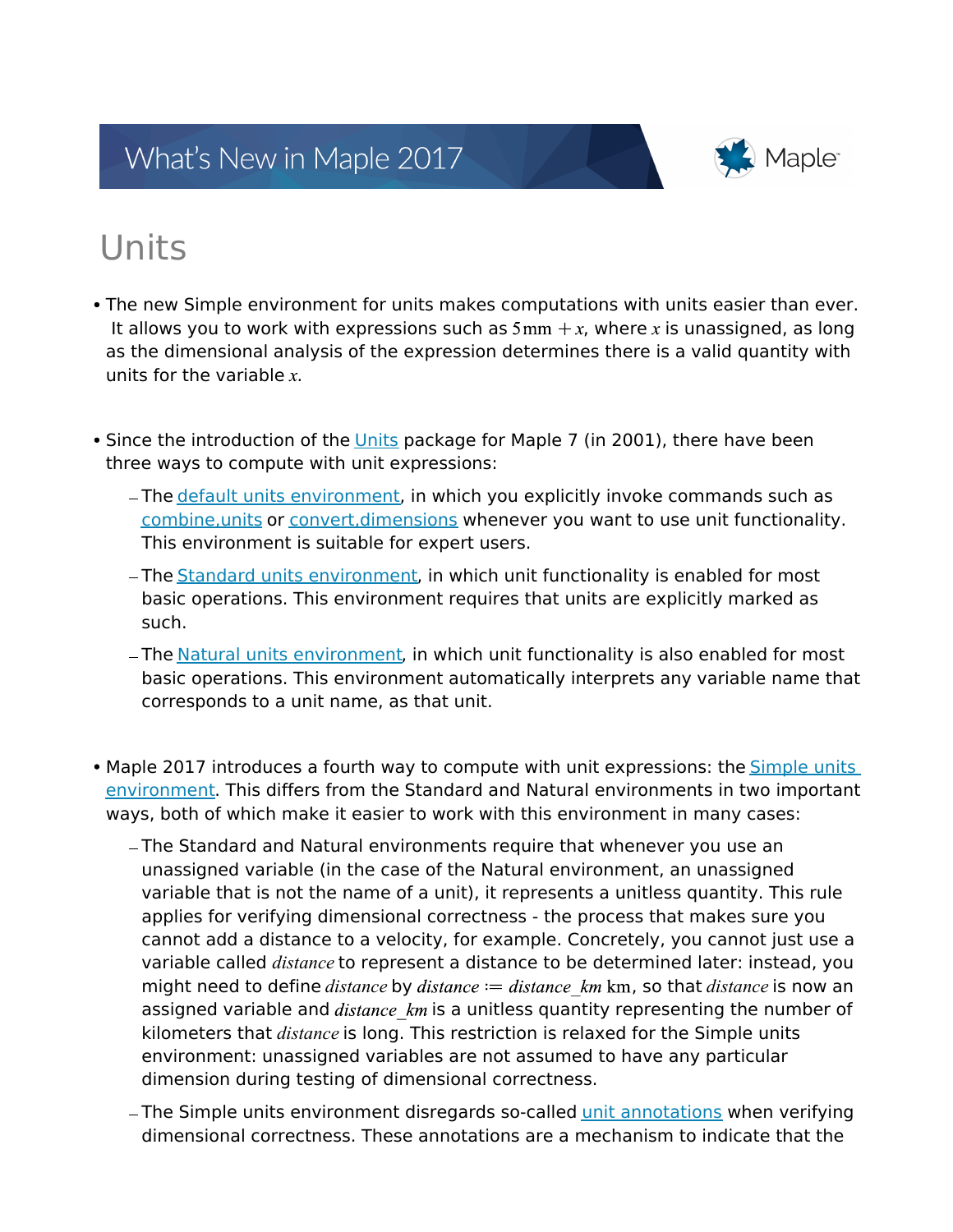physical quantity described by the unit is of a particular type. For example, the unit *mile\_per\_gallon* of fuel economy is defined in Maple as  $\frac{mile}{gallon(petroleum)}$ ; this allows Maple to distinguish it from a unit of the dimension  $\frac{1}{length^2} = \frac{1}{area}$  (which would normally happen when simplifying an expression of the dimension  $\frac{length}{length^3} = \frac{length}{volume}$ ). Another situation in which these annotations occur is in units of angle: a radian is defined as the angle that describes a circle sector in which the radius and the arc length are the same. This is defined in Maple as the unit  $\frac{m}{l}$ .

In many cases, however, users *want* to combine units while disregarding the unit annotations. This is particularly frequent whenever units of angle crop up. For that reason, the Simple units environment allows the addition of, for example, quantities with the dimension of angle to unitless quantities. The Standard and Natural environments do not.

Before Maple 2017, the default units environment always followed the same approach as the Standard and Natural units environments, with respect to these two issues. In Maple 2017, you can use the new  $Units[UseMode]$  command to switch between these two approaches in the default units environment.

## Examples

**>** 

Consider a situation where you know an object will undergo uniform acceleration, with an initial velocity of 2.4 meters per second. We can derive the generic formula for the position of the object at an arbitrary time as follows. We start with the general formula for velocity under uniform acceleration.

$$
v := v\theta + a\,t
$$

#### $v := a t + v \theta$ **(1)**

Now we substitute the given starting velocity.

 $> \text{ } eval\left(v, v0 = 2.4 \frac{m}{s}\right)$  $a t + 2.4 \frac{m}{s}$ **(2)**  $> y_s := (2)$ 

$$
vs := a t + 2.4 \frac{m}{s}
$$
 (3)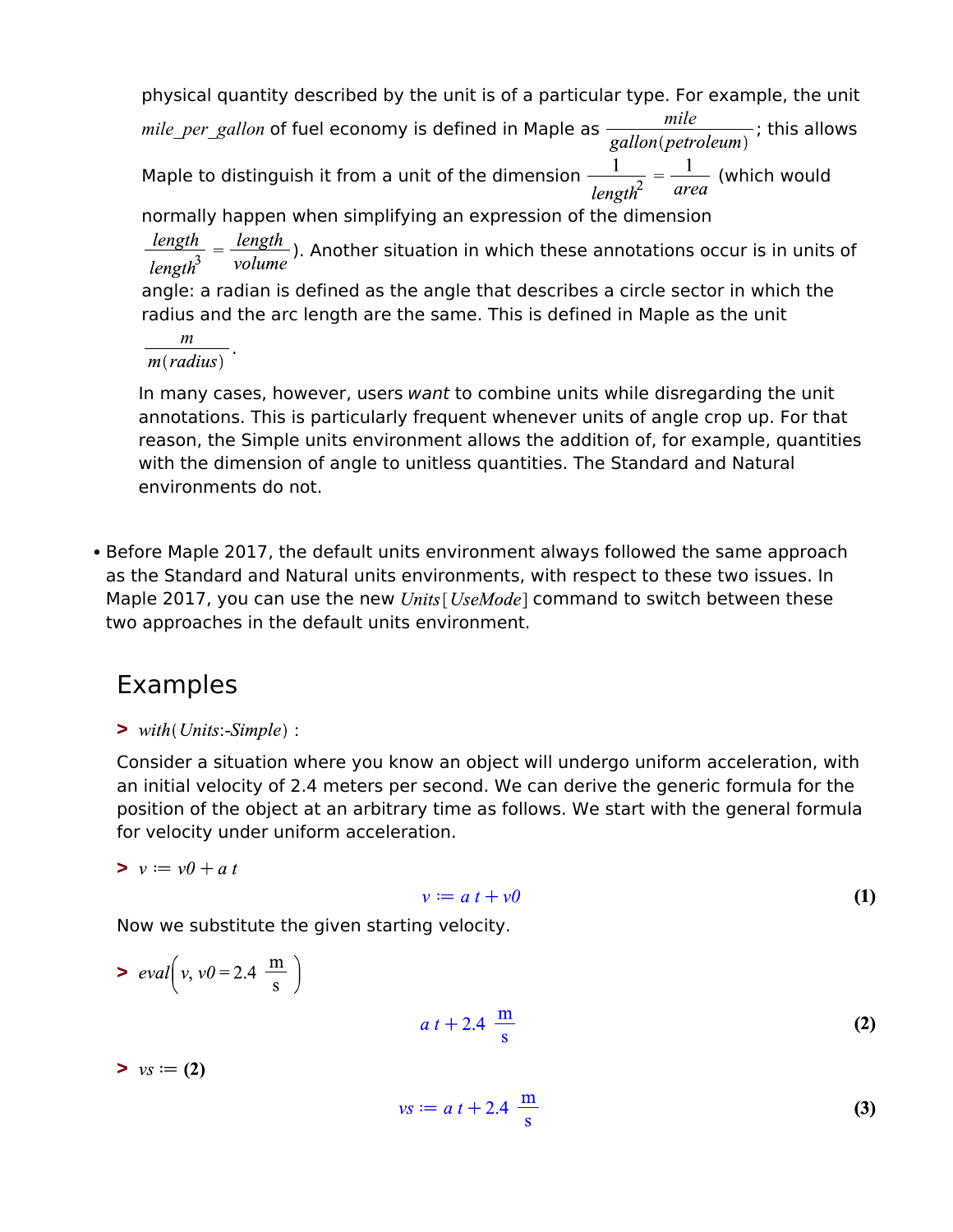Integrating this over time gives the requested answer.

$$
x := x0 + \int_0^{t0} vs \, dt
$$
  

$$
x := x0 + 0.50000000000 \, a \, t0^2 + 2.400000000 \, t0 \, \frac{m}{s}
$$
 (4)

Now let's additionally specify that the object starts at the origin, and the acceleration is gravity. We orient our axis of displacement so that the initial velocity was upward, so in the opposite direction to gravity.

 $\text{ }$  **>**  $\text{ }$   $\text{ }$   $\text{ }$   $\text{ }$   $\text{ }$   $\text{ }$   $\text{ }$   $\text{ }$   $\text{ }$   $\text{ }$   $\text{ }$   $\text{ }$   $\text{ }$   $\text{ }$   $\text{ }$   $\text{ }$   $\text{ }$   $\text{ }$   $\text{ }$   $\text{ }$   $\text{ }$   $\text{ }$   $\text{ }$   $\text{ }$   $\text{ }$   $\text{ }$   $\text{ }$   $\text{ }$   $\text{ }$   $\text{ }$ 

$$
gravity := 9.80665 \frac{\mathrm{m}}{\mathrm{s}^2}
$$
 (5)

 $> \text{eval}(x, [x0 = 0 \text{ m}, a = -\text{gravity}])$ 

$$
-4.903325000 \ t0^2 \ \frac{\text{m}}{\text{s}^2} + 2.400000000 \ t0 \ \frac{\text{m}}{\text{s}}
$$

If we want to know the position after 0.4 seconds, we can obtain it like this.

 $> \text{eval}((6), t0 = 0.4 \text{ s})$ 

#### $0.1754680000 \text{ m}$ **(7)**

This example comes from the example worksheets for the various units environments; specifically, for the version for the Simple units environment. You can compare the default units example worksheet, the Standard units example worksheet, and the Natural units example worksheet.

The first example shows how you can use unassigned variables to represent quantities that are not unitless. The following example will show a case where it comes in handy that annotations are ignored when verifying dimensional correctness.

Consider tightening a nut using a wrench. You apply a constant torque of 30 newton meters over 6 full rotations. The friction increases the temperature of the nut by 5 degrees Celsius; the nut, which is sizeable, has a mass of 80 grams and is made of steel. Steel has a specific heat capacity of 452 joules per kilogram per Kelvin. How much energy did you expend, how much of it was converted to heat, and how much leaked away into the environment?

$$
> \text{ torque} := 30. \text{ N m}
$$

$$
torque := 30. N m \tag{8}
$$

 $> angle := 6$ , revolution

$$
angle := 6. rev
$$
 (9)

**>** *nut mass*  $:= 80$ . g

$$
nut\_mass := 80. g \tag{10}
$$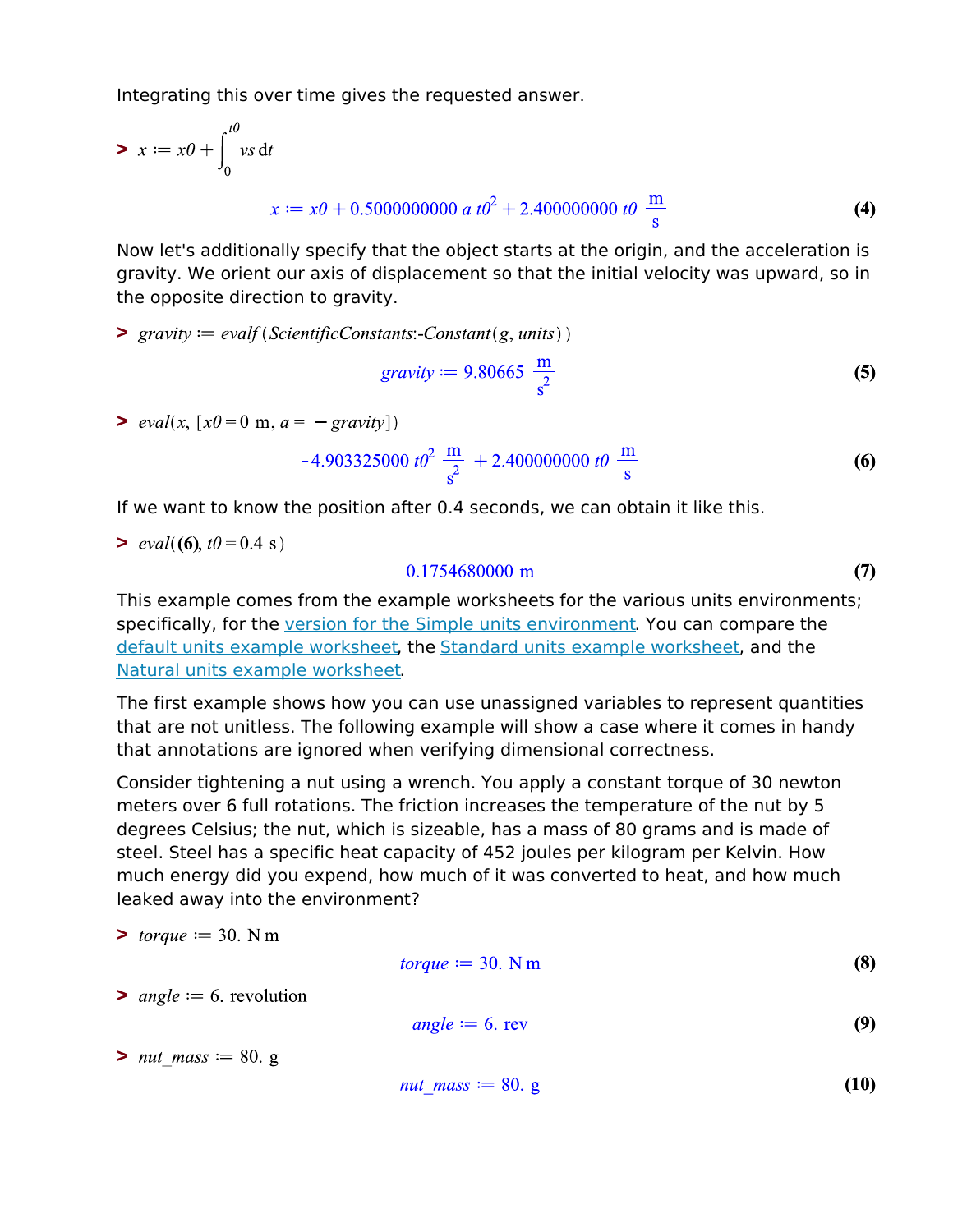> heat\_capacity  $:= 452. \frac{\frac{J}{kg}}{V}$ 

$$
heat\_capacity := 452. \frac{J}{kg K}
$$
 (11)

 $\geq$  *temperature rise*  $:= 5 \text{ degC}$ 

$$
temperature\_rise := 5 \, \text{°C} \tag{12}
$$

**>** expended energy = torque angle

$$
expended\_energy := 1130.973355 \frac{m^3 kg}{s^2 m(radius)}
$$
 (13)

 $\triangleright$  heat  $:=$  nut mass heat capacity temperature rise

$$
heat := 180.8000000 \text{ J}
$$
 (14)

 $\triangleright$  leaked  $:=$  expended energy  $-$  heat

$$
leaked := 950.1733550 \text{ J}
$$
 (15)

### TestDimensions

- At the heart of the Simple units environment is the new command Units [TestDimensions]. This command verifies dimensional correctness of one or more expressions with units. By default, it returns **true** if there is a valid assignment of dimensions to all subexpressions of **expr**, and **false** otherwise. Validity is tested for all subexpressions occurring in **expr**.
- This command can be useful to verify the dimensional validity of, for example, a set of equations involving some quantities with units.
- $\triangleright$  with  $Units$  :

$$
> eq1 := F = ma
$$

$$
eq1 := F = m a \tag{16}
$$

 $\Rightarrow$  eq2  $:= F = m^2 a$ 

 $eq2 \coloneqq F = m^2 a$ **(17)**

>  $TestDimensions\left(eq1, \{F::N, a::\left(\frac{m}{s^2}\right), m::kg\right\}\right)$ *true*

$$
f_{\rm{max}}
$$

\n
$$
\text{TestDimensions}\left(\text{eq2}, \left\{F::N, a::\left(\frac{m}{s^2}\right), m::\text{kg}\right\}\right)
$$
\n

\n\n $\text{false}$ \n

**(19)**

**(18)**

• If you know the dimension of only some of the quantities occurring in a set of equations, you can derive some things about the dimensions of the other symbols and of composite subexpressions. Sometimes you can fully derive the dimension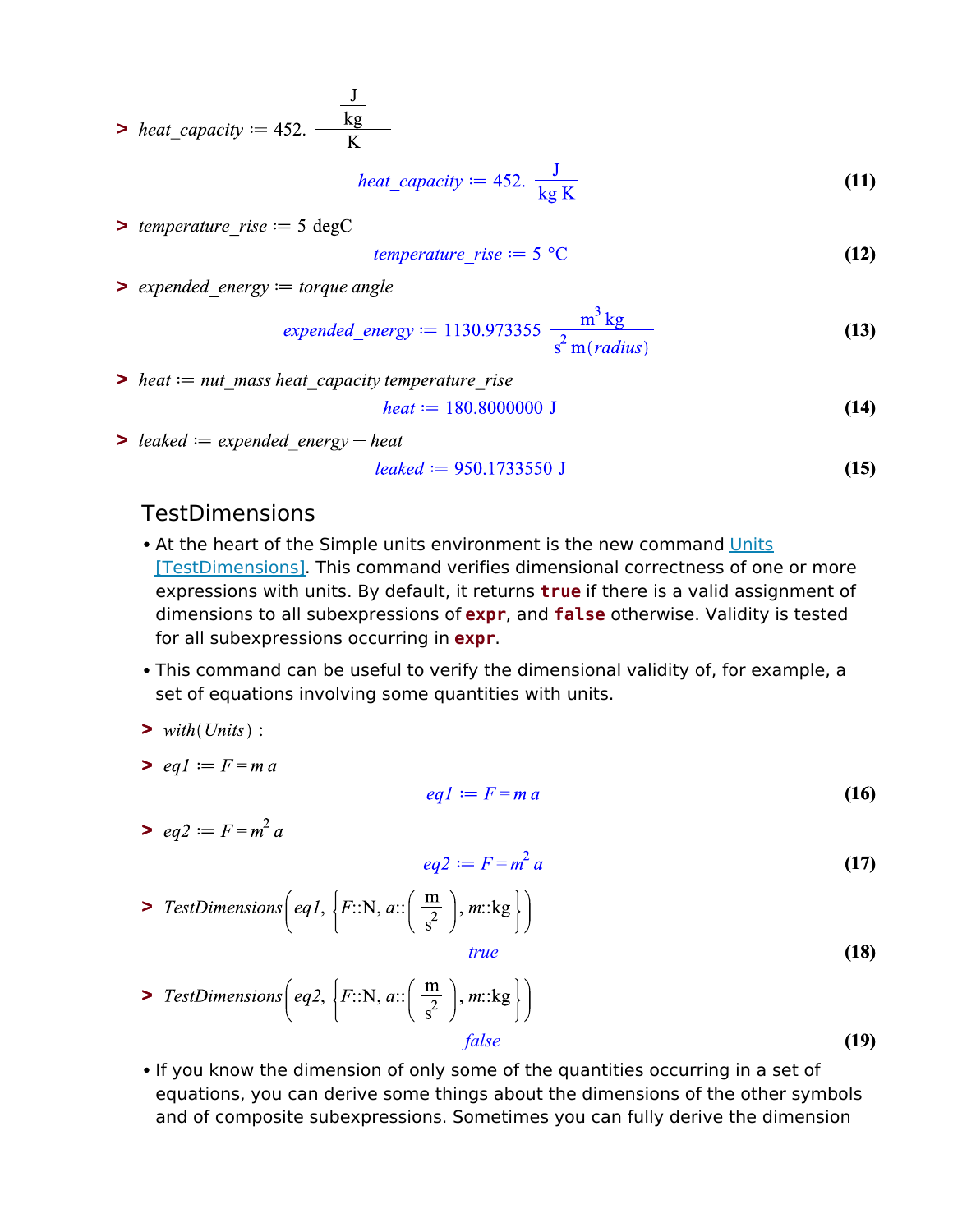of some quantities, other times there is not enough information.

>  $TestDimensions(eq1, {F::N, m::kg}, output = units)$ 

$$
\left\{F::N, a::\left(\frac{m}{s^2}\right), m::kg, (m\ a):N\right\}
$$
 (20)

- If there are multiple valid assignments of dimensions to the symbols in an expression (in other words, if there is not enough information to fully determine the dimensions of some quantities), then Maple will make an arbitrary choice.
- $\triangleright$  TestDimensions(eq1, {F::N}, output = units)

$$
{F::N, a::1, m::N, (m a)::N}
$$
 (21)

- Instead of expressing the dimension by using a unit of the given expression, Maple can also return the name of the dimension (as it would be returned by convert/dimensions with the **base** option).
- >  $TestDimensions(eq1, {F::N, m::kg}, output = dimensions)$

$$
\left\{ F::\left(\frac{mass\ length}{time^2}\right),\ a::\left(\frac{length}{time^2}\right),\ m::mass,\ (m\ a)::\left(\frac{mass\ length}{time^2}\right) \right\}
$$
 (22)

• In this case, if there is ambiguity in the given set of expressions, Maple will determine an expression representing the fully general dimension for any subexpression. These expressions are mostly useful for programmer access.

$$
p = result := TestDimensions(eq1, \{F::N\}, output = dimensions)
$$

result := 
$$
\left\{ F: \left( \frac{mass\ length}{time^2} \right), a: \right\}
$$
\n
$$
\left( \frac{^{.58}}{length}, 1 \frac{^{.58}}{mass}, 2 \text{ time} \right.\right\}^{\text{158}}, 3 \text{ electric\_current} \right\}^{^{.58}, 4}
$$
\n
$$
\text{thermodynamic\_temperature} \right\}^{\text{158}} \text{1, 5} \text{ amount\_of\_substance} \right\}^{^{.58}, 6}
$$
\n
$$
\text{luminous\_intensity} \left\{ \frac{^{.58}}{1, 7} \text{ currency} \right\}^{\text{158}}, 8 \text{ amount\_of\_information} \right\}^{^{.58}, 6}
$$
\n
$$
\text{logarithmic\_gain} \left\{ \frac{^{.58}}{1, 10} \right\}, m: \left\{ \frac{^{.58}}{length} \right\}^{1} \text{ mass} \right\}^{^{.58}, 10}
$$
\n
$$
\left\{ \frac{^{1 - .58}}{length} \right\} \text{1, 1} \text{ mass} \right\}^{^{.58}, 2 \text{ time} \right\}^{^{.2} - 2 - .58}, 3 \text{ electric\_current} \right\}^{^{.58}, 4}
$$
\n
$$
\text{thermodynamic\_temperature} \left\{ \frac{^{.58}}{1, 5} \text{ amount\_of\_substance} \right\}^{^{.58}, 6}
$$
\n
$$
\text{luminous\_intensity} \left\{ \frac{^{.58}}{1, 7} \text{ currency} \right\}^{^{.58}, 8} \text{ amount\_of\_information} \right\}^{^{.58}, 1, 9}
$$
\n
$$
\left\{ \frac{^{.58}}{time^2} \right\} \right\}
$$
\n
$$
\text{logarithmic\_gain} \left\{ \frac{^{.58}}{1, 10} \right\}, (m a): \left( \frac{mass\ length}{time^2} \right) \right\}
$$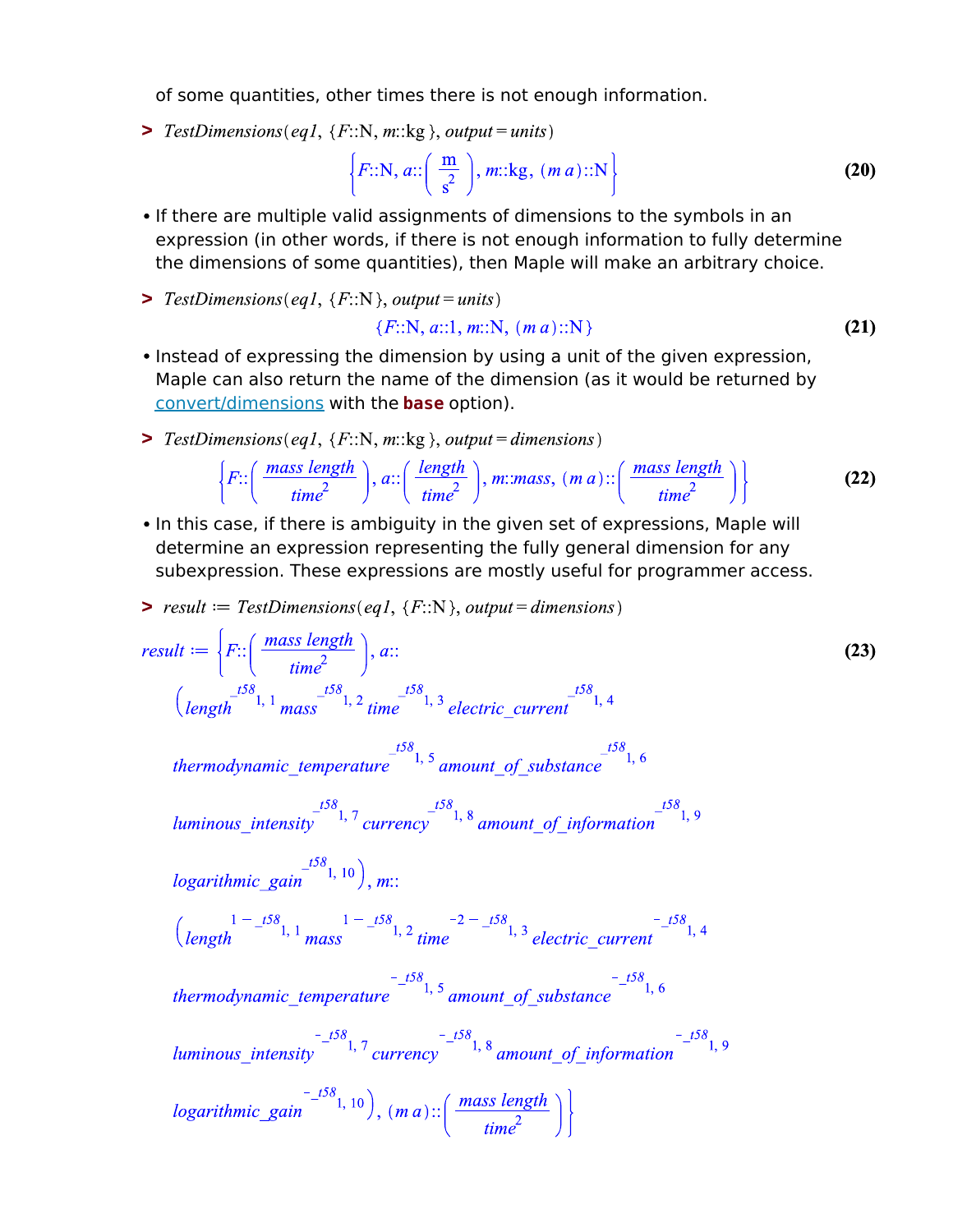• By manipulating the result, we can see that the dimension of  $m a$  is indeed what is claimed.

$$
\sum_{\text{result\_as\_equations}} \sum_{\text{equations}} \sum_{\text{sum}} \sum_{\text{sum}} \sum_{\text{sum}} \sum_{\text{sum}} \sum_{\text{sum}} \sum_{\text{sum}} \sum_{\text{sum}} \sum_{\text{sum}} \sum_{\text{sum}} \sum_{\text{sum}} \sum_{\text{sum}} \sum_{\text{sum}} \sum_{\text{sum}} \sum_{\text{sum}} \sum_{\text{sum}} \sum_{\text{sum}} \sum_{\text{sum}} \sum_{\text{sum}} \sum_{\text{sum}} \sum_{\text{sum}} \sum_{\text{sum}} \sum_{\text{sum}} \sum_{\text{sum}} \sum_{\text{sum}} \sum_{\text{sum}} \sum_{\text{sum}} \sum_{\text{sum}} \sum_{\text{sum}} \sum_{\text{sum}} \sum_{\text{sum}} \sum_{\text{sum}} \sum_{\text{sum}} \sum_{\text{sum}} \sum_{\text{sum}} \sum_{\text{sum}} \sum_{\text{sum}} \sum_{\text{sum}} \sum_{\text{sum}} \sum_{\text{sum}} \sum_{\text{sum}} \sum_{\text{sum}} \sum_{\text{sum}} \sum_{\text{sum}} \sum_{\text{sum}} \sum_{\text{sum}} \sum_{\text{sum}} \sum_{\text{sum}} \sum_{\text{sum}} \sum_{\text{sum}} \sum_{\text{sum}} \sum_{\text{sum}} \sum_{\text{sum}} \sum_{\text{sum}} \sum_{\text{sum}} \sum_{\text{sum}} \sum_{\text{sum}} \sum_{\text{sum}} \sum_{\text{sum}} \sum_{\text{sum}} \sum_{\text{sum}} \sum_{\text{sum}} \sum_{\text{sum}} \sum_{\text{sum}} \sum_{\text{sum}} \sum_{\text{sum}} \sum_{\text{sum}} \sum_{\text{sum}} \sum_{\text{sum}} \sum_{\text{sum}} \sum_{\text{sum}} \sum_{\text{sum}} \sum_{\text{sum}} \sum_{\text{sum}} \sum_{\text{sum}} \sum_{\text{sum}} \sum_{\text{sum}} \sum_{\text{sum}} \sum_{\text{sum}} \sum_{\text{sum}} \sum_{\text{sum}} \sum_{\text{sum}} \sum_{\text{sum}} \sum_{\text{sum}} \sum_{\text{sum}} \sum_{\text{sum}} \sum_{\text{sum}} \sum_{\text{sum}} \sum_{\text{sum}} \sum_{\text{sum}} \sum_{\text{sum}} \sum_{\text{sum}} \sum_{\text{sum}} \sum
$$